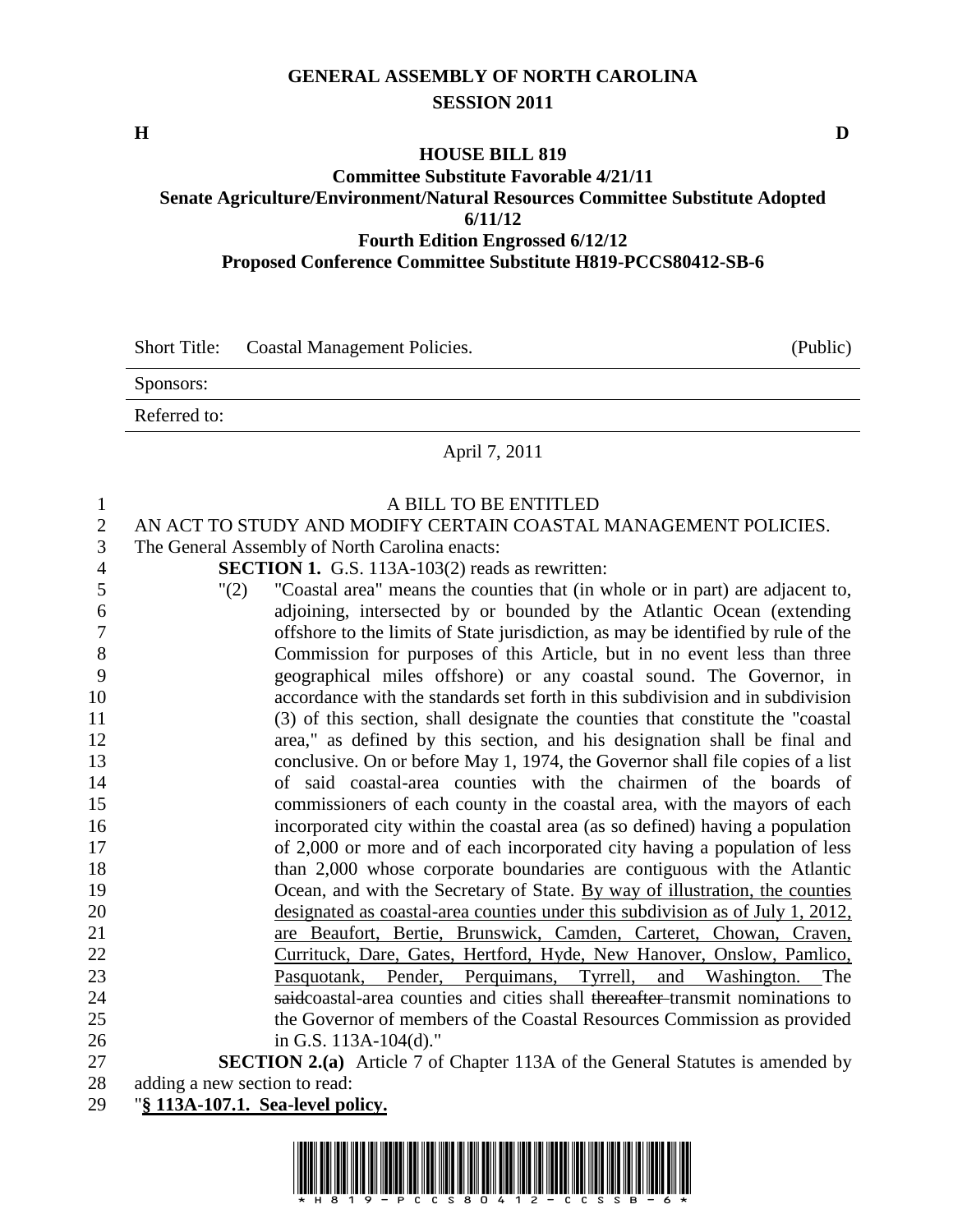| <b>SESSION 2011</b><br><b>General Assembly Of North Carolina</b>                                   |
|----------------------------------------------------------------------------------------------------|
| The General Assembly does not intend to mandate the development of sea-level<br>(a)                |
| policy or the definition of rates of sea-level change for regulatory purposes.                     |
| No rule, policy, or planning guideline that defines a rate of sea-level change for<br>(b)          |
| regulatory purposes shall be adopted except as provided by this section.                           |
| Nothing in this section shall be construed to prohibit a county, municipality, or other<br>(c)     |
| local government entity from defining rates of sea-level change for regulatory purposes.           |
| All policies, rules, regulations, or any other product of the Commission or the<br>(d)             |
| Division related to rates of sea-level change shall be subject to the requirements of Chapter      |
| 150B of the General Statutes.                                                                      |
| The Commission shall be the only State agency authorized to define rates of<br>(e)                 |
|                                                                                                    |
| sea-level change for regulatory purposes. If the Commission defines rates of sea-level change      |
| for regulatory purposes, it shall do so in conjunction with the Division of Coastal Management     |
| of the Department. The Commission and Division may collaborate with other State agencies,          |
| boards, and commissions; other public entities; and other institutions when defining rates of      |
| sea-level change."                                                                                 |
| <b>SECTION 2.(b)</b> The Coastal Resources Commission and the Division of Coastal                  |
| Management of the Department of Environment and Natural Resources shall not define rates of        |
| sea-level change for regulatory purposes prior to July 1, 2016.                                    |
| <b>SECTION 2.(c)</b> The Coastal Resources Commission shall direct its Science Panel               |
| to deliver its five-year updated assessment to its March 2010 report entitled "North Carolina      |
| Sea Level Rise Assessment Report" to the Commission no later than March 31, 2015. The              |
| Commission shall direct the Science Panel to include in its five-year updated assessment a         |
| comprehensive review and summary of peer-reviewed scientific literature that address the full      |
| range of global, regional, and North Carolina-specific sea-level change data and hypotheses,       |
| including sea-level fall, no movement in sea level, deceleration of sea-level rise, and            |
| acceleration of sea-level rise. When summarizing research dealing with sea level, the              |
| Commission and the Science Panel shall define the assumptions and limitations of predictive        |
| modeling used to predict future sea-level scenarios. The Commission shall make this report         |
| available to the general public and allow for submittal of public comments including a public      |
| hearing at the first regularly scheduled meeting after March 31, 2015. Prior to and upon receipt   |
| of this report, the Commission shall study the economic and environmental costs and benefits       |
| to the North Carolina coastal region of developing, or not developing, sea-level regulations and   |
| policies. The Commission shall also compare the determination of sea level based on historical     |
| calculations versus predictive models. The Commission shall also address the consideration of      |
| oceanfront and estuarine shorelines for dealing with sea-level assessment and not use one          |
| single sea-level rate for the entire coast. For oceanfront shorelines, the Commission shall use no |
| fewer than the four regions defined in the April 2011 report entitled "North Carolina Beach and    |
| Inlet Management Plan" published by the Department of Environment and Natural Resources.           |
| In regions that may lack statistically significant data, rates from adjacent regions may be        |
| considered and modified using generally accepted scientific and statistical techniques to          |
| account for relevant geologic and hydrologic processes. The Commission shall present a draft       |
| of this report, which shall also include the Commission's Science Panel five-year assessment       |
| update, to the general public and receive comments from interested parties no later than           |
| December 31, 2015, and present these reports, including public comments and any policies the       |
| Commission has adopted or may be considering that address sea-level policies, to the General       |
| Assembly Environmental Review Commission no later than March 1, 2016.                              |
| <b>SECTION 3.(a)</b> Notwithstanding Article 7 of Chapter 113A of the General                      |
| Statutes and wilso adapted guignant to that Antigle the Coastel Decenness Commission shall not     |

48 Statutes and rules adopted pursuant to that Article, the Coastal Resources Commission shall not<br>49 deny a development permit for the replacement of a single-family or duplex residential deny a development permit for the replacement of a single-family or duplex residential dwelling with a total floor area greater than 5,000 square feet based on failure to meet the ocean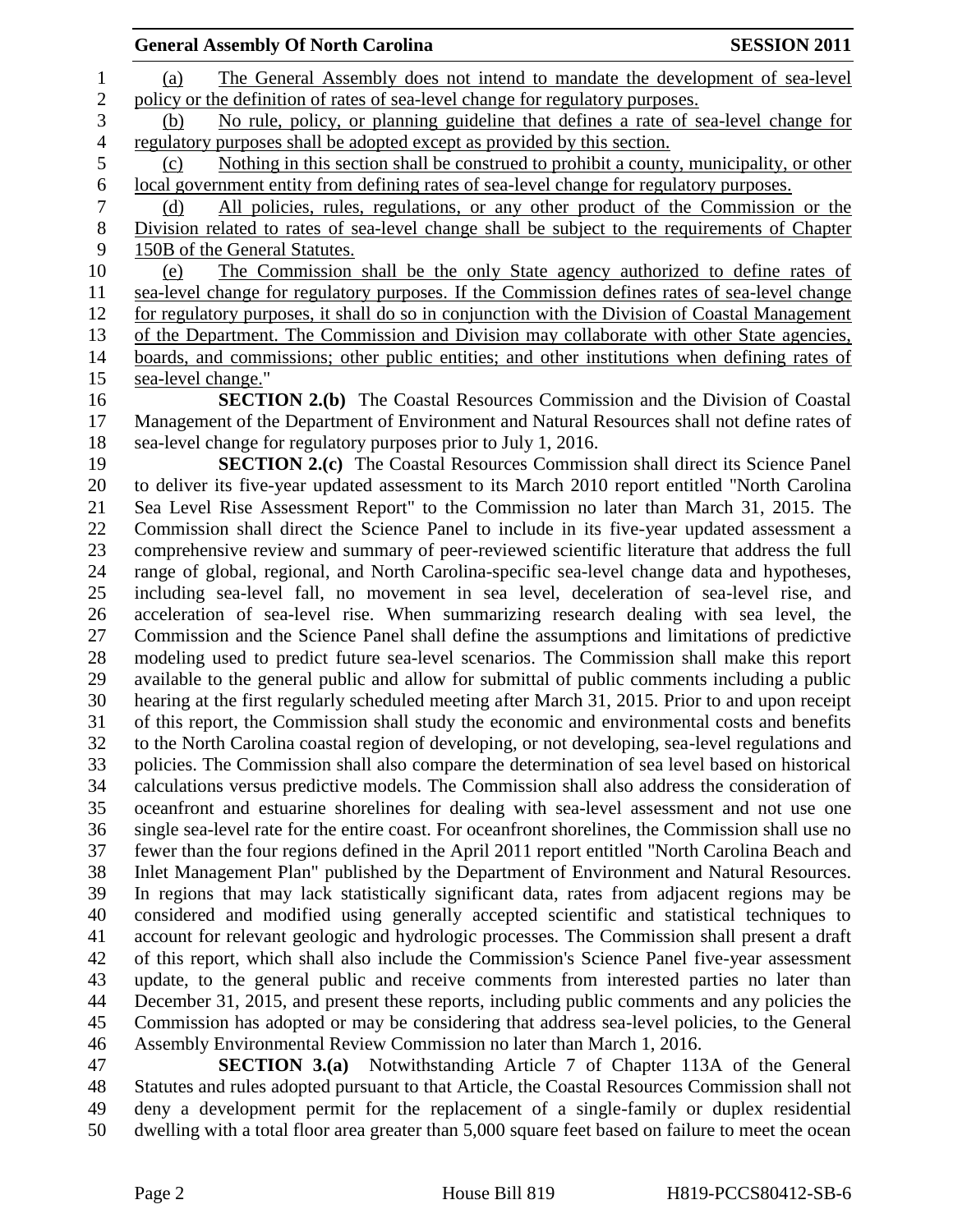|                |                     | mazaru sciback required under 1971 incree 0/11 $0.900(a)(2)$ if the structure meets an or the      |
|----------------|---------------------|----------------------------------------------------------------------------------------------------|
| $\mathbf{2}$   | following criteria: |                                                                                                    |
| $\overline{3}$ | (1)                 | The structure was originally constructed prior to August 11, 2009.                                 |
| $\overline{4}$ | (2)                 | The structure as replaced does not exceed the original footprint or square                         |
| 5              |                     | footage.                                                                                           |
| $\sqrt{6}$     | (3)                 | The structure as replaced meets the minimum setback required under 15A                             |
| $\overline{7}$ |                     | NCAC 07H .0306(a)(2)(A).                                                                           |
| 8              | (4)                 | It is impossible for the structure to be rebuilt in a location that meets the                      |
| 9              |                     | ocean hazard setback criteria required under 15A NCAC 07H .0306(a)(2).                             |
| 10             | (5)                 | The structure is rebuilt as far landward on the lot as feasible.                                   |
| 11             |                     | <b>SECTION 3.(b)</b> No later than October 1, 2012, the Coastal Resources Commission               |
| 12             |                     | shall adopt temporary rules consistent with the provisions of subsection (a) of this section.      |
| 13             |                     | Notwithstanding G.S. 150B-19(4), the rules adopted by the Commission pursuant to this              |
| 14             |                     | section shall be substantively identical to the provisions of subsection (a) of this section. The  |
| 15             |                     | temporary rules shall remain in effect until permanent rules that replace the temporary rules      |
| 16             | become effective.   |                                                                                                    |
| 17             |                     | <b>SECTION 4.</b> The Coastal Resources Commission shall study the feasibility of                  |
| 18             |                     | creating a new Area of Environmental Concern for the lands adjacent to the mouth of the Cape       |
| 19             |                     | Fear River. In studying this region, which shall at least encompass the Town of Caswell Beach      |
| 20             |                     | and the Village of Bald Head Island, the Commission shall consider the unique coastal              |
| 21             |                     | morphologies and hydrographic conditions not found elsewhere along the coast. As part of this      |
| 22             |                     | study, the Commission shall collaborate with the Town of Caswell Beach, the Village of Bald        |
| 23             |                     | Head Island, and landowners within and immediately adjacent to these two municipalities to         |
| 24             |                     | identify regulatory concerns and develop strategies for creating a more efficient regulatory       |
| 25             |                     | framework. If the Commission deems action is necessary to preserve, protect, and balance the       |
| 26             |                     | economic and natural resources of this region, the Commission shall work to eliminate              |
| 27             |                     | overlapping Areas of Environmental Concern in these areas and instead incorporate appropriate      |
| 28             |                     | development standards into one single Area of Environmental Concern unique to this location.       |
| 29             |                     | The Commission shall report its findings, including any proposed actions the Commission            |
| 30             |                     | deems appropriate, to the Secretary of Environment and Natural Resources, the Governor, the        |
| 31             |                     | President Pro Tempore of the Senate, the Speaker of the House of Representatives, and the          |
| 32             |                     | Environmental Review Commission on or before December 31, 2013.                                    |
| 33             |                     | <b>SECTION 5.</b> The Coastal Resources Commission shall study the feasibility of                  |
| 34             |                     | eliminating the Inlet Hazard Area of Environmental Concern and incorporating appropriate           |
| 35             |                     | development standards adjacent to the State's developed inlets into the Ocean Erodible Area of     |
| 36             |                     | Environmental Concern. If the Commission deems action is necessary to preserve, protect, and       |
| 37             |                     | balance the economic and natural resources adjacent to inlets, the Commission shall consider       |
| 38             |                     | the elimination of the inlet hazard boxes; the development of shoreline management strategies      |
| 39             |                     | that take into account short- and long-term inlet shoreline oscillation and variation, including   |
| 40             |                     | erosion rates and setback factors; the development of standards that account for the lateral       |
| 41             |                     | movement of inlets and their impact on adjacent development and habitat; and consideration of      |
| 42             |                     | how new and existing development standards, as well as existing and proposed development,          |
| 43             |                     | are impacted by historical and ongoing beach and inlet management techniques, including            |
| 44             |                     | dredging, beach fill, and engineered structures such as groins and jetties. As part of this study, |

 the Commission shall collaborate with local governments and landowners affected by the Commission's Inlet Hazard Areas to identify regulatory concerns and develop strategies for creating a more efficient regulatory framework. The Commission shall report its findings, including any proposed actions the Commission deems appropriate, to the Secretary of

 Environment and Natural Resources, the Governor, the President Pro Tempore of the Senate, the Speaker of the House of Representatives, and the Environmental Review Commission on or

before January 31, 2015.

**General Assembly Of North Carolina SESSION 2011** 1 hazard setback required under 15A NCAC 07H  $(0.306(a)/2)$  if the structure meets all of the